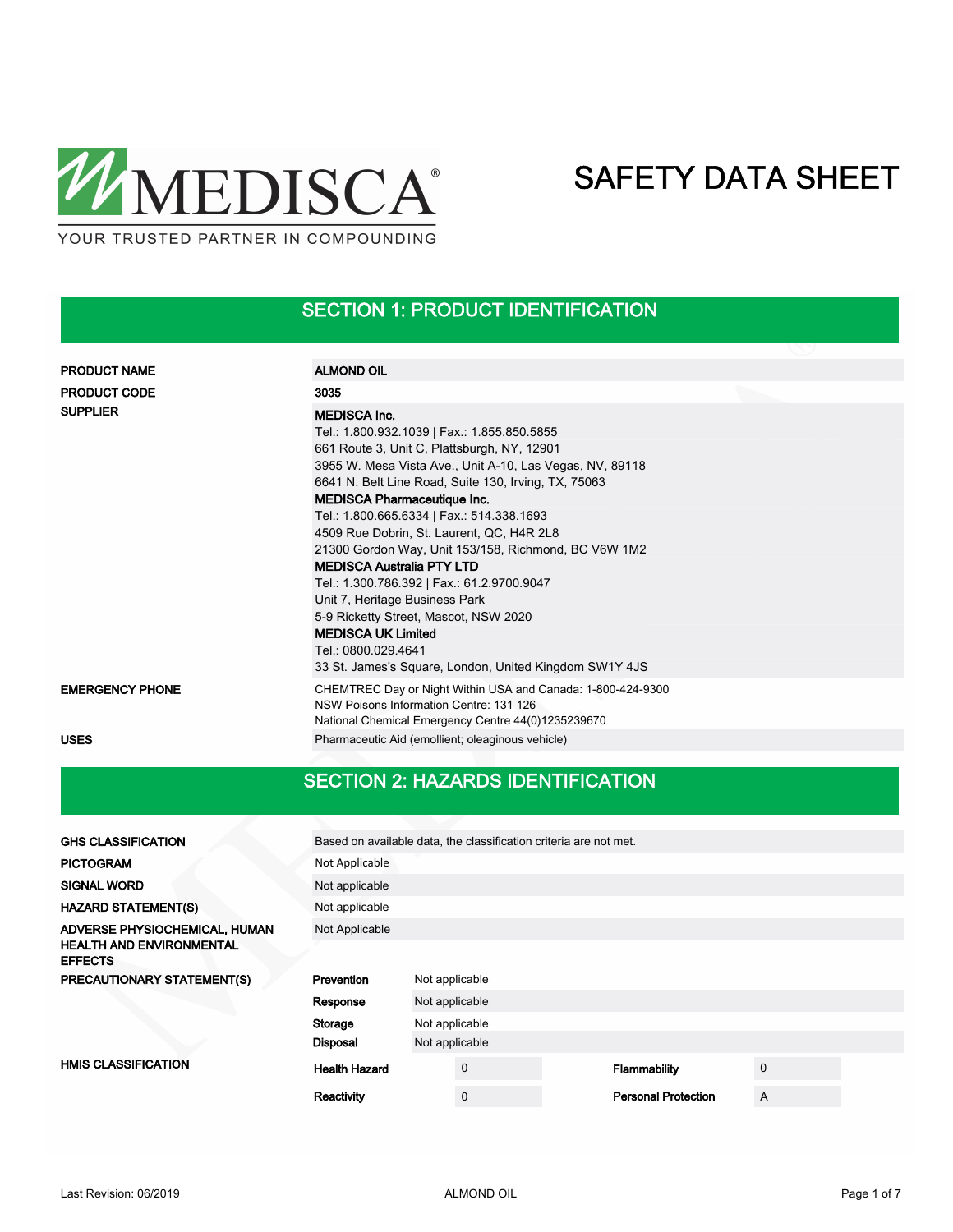

#### SECTION 3: COMPOSITION/INFORMATION ON INGREDIENTS

**CHEMICAL NAME** BOTANICAL NAME **SYNONYM** CHEMICAL FORMULA **CAS NUMBER ALTERNATE CAS NUMBER** MOLECULAR WEIGHT **COMPOSITION** 

| Not applicable       |                   |                  |             |
|----------------------|-------------------|------------------|-------------|
| Prunus species       |                   |                  |             |
| Not applicable       |                   |                  |             |
| Not applicable       |                   |                  |             |
| 8007-69-0            |                   |                  |             |
| Not applicable       |                   |                  |             |
| Not applicable       |                   |                  |             |
| <b>CHEMICAL NAME</b> | <b>CAS NUMBER</b> | <b>EC NUMBER</b> | % BY WEIGHT |
| <b>ALMOND OIL</b>    | 8007-69-0         | 616-913-8        | 100         |

There are no additional ingredients present which, within the current knowledge of the supplier and in the concentrations applicable, are classified as health hazards and hence require reporting in this section.

#### SECTION 4: FIRST-AID MEASURES

| IN CASE OF EYE CONTACT      | Flush with copious amounts of water for 15 minutes, separating eyelids with fingers. If irritation persists seek<br>medical aid. |
|-----------------------------|----------------------------------------------------------------------------------------------------------------------------------|
| IN CASE OF SKIN CONTACT     | Wash with soap & water for 15 minutes. If irritation persists seek medical aid.                                                  |
| <b>IF SWALLOWED</b>         | Call a physician. Wash out mouth with water. Do not induce vomiting without medical advice.                                      |
| <b>IF INHALED</b>           | Remove to fresh air. If not breathing, give artificial respiration. If breathing is difficult, give oxygen. Call a<br>physician  |
| <b>SYMPTOMS AND EFFECTS</b> | Not expected to present a significant hazard under anticipated conditions of normal use.                                         |

#### SECTION 5: FIREFIGHTING MEASURES

| <b>SPECIFIC HAZARDS ARISING FROM</b><br>THE CHEMICAL            | Not applicable                                                                                                                                                                                    |
|-----------------------------------------------------------------|---------------------------------------------------------------------------------------------------------------------------------------------------------------------------------------------------|
| <b>FLAMMABLE PROPERTIES</b>                                     | May be combustible at high temperature                                                                                                                                                            |
| <b>HAZARDOUS COMBUSTION PRODUCTS</b>                            | Under fire conditions, hazardous fumes will be present.                                                                                                                                           |
| <b>SUITABLE &amp; UNSUITABLE</b><br><b>EXTINGUISHING MEDIA</b>  | <b>Small fire:</b> dry chemical, CO <sub>2</sub> or water spray. <b>Large fire:</b> dry chemical, CO <sub>2</sub> , alcohol resistant foam or water<br>spray. Do not get water inside containers. |
| PROTECTIVE EQUIPMENT AND<br><b>PRECAUTIONS FOR FIREFIGHTERS</b> | Wear self-contained breathing apparatus and protective clothing to prevent contact with skin and eyes.                                                                                            |

### SECTION 6: ACCIDENTAL RELEASE MEASURES

| PERSONAL PRECAUTIONS                                    | Wear respiratory protection. Avoid breathing vapours, mist or gas. Ensure adequate ventilation. Evacuate<br>personnel to safe areas. |
|---------------------------------------------------------|--------------------------------------------------------------------------------------------------------------------------------------|
| <b>METHODS &amp; MATERIAL FOR</b><br><b>CONTAINMENT</b> | On land, sweep or shovel into suitable containers.                                                                                   |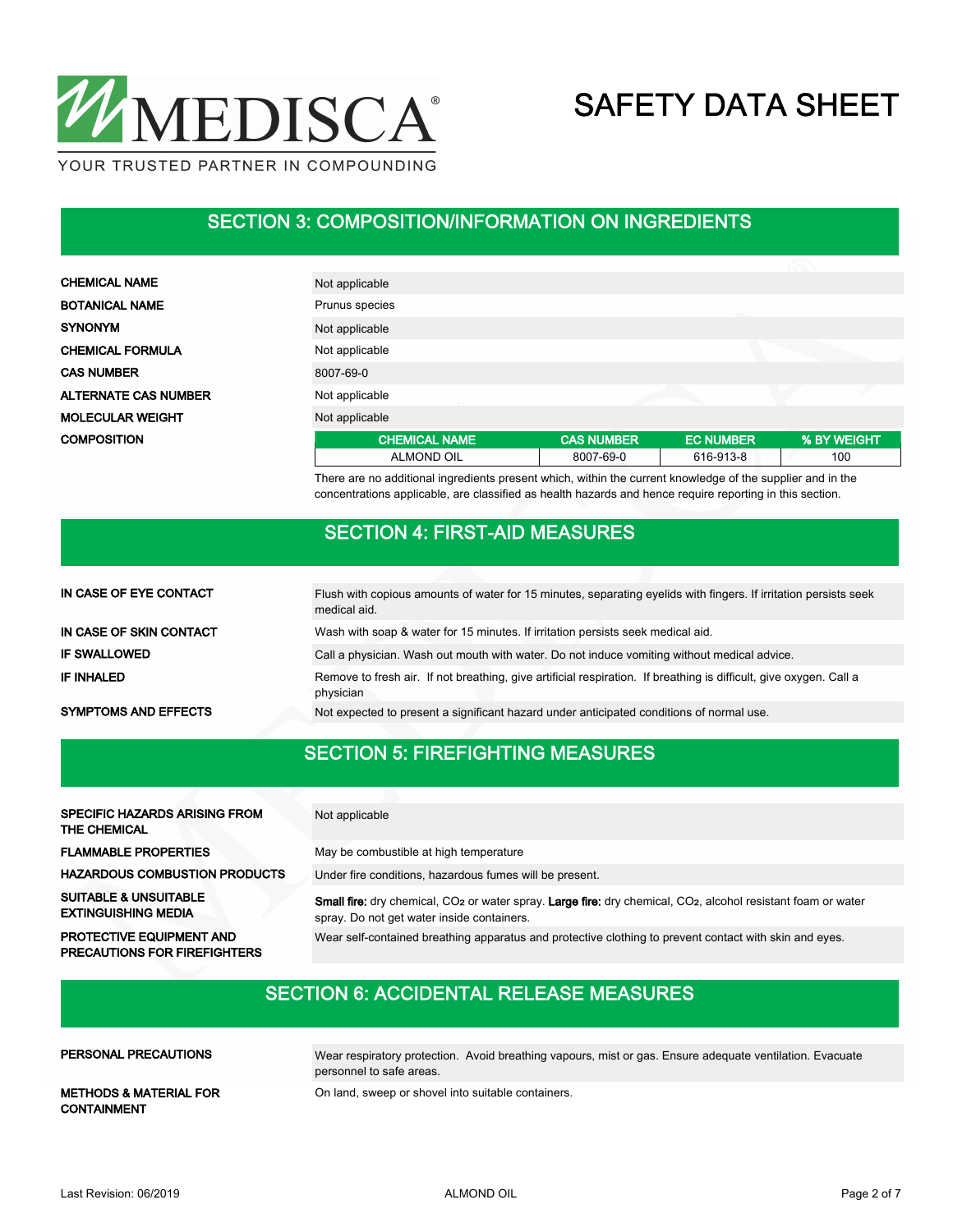

YOUR TRUSTED PARTNER IN COMPOUNDING

#### CLEANUP PROCEDURE

Do not touch damaged containers or spilled material unless wearing appropriate protective clothing. Wear respirator, chemical safety goggles, rubber boots and heavy rubber gloves. Stop leak if you can do it without risk. Prevent entry into waterways, sewers, basements or confined areas. Shut off all sources of ignition. Evacuate the area. If necessary, employ water fog to disperse the vapors. Absorb the matter with compatible vermiculite or other absorbing material. Place in a suitable container and retain for disposal. Ventilate and clean the affected area. Do not flush into sewerage system or to drains.

REFERENCE TO OTHER SECTIONS See Section 7 for information on safe handling. See Section 8 for information on personal protection equipment. See Section 13 for disposal information.

#### SECTION 7: HANDLING AND STORAGE

| <b>PRECAUTIONS FOR SAFE HANDLING</b> | Do not inhale. Avoid contact with eyes, skin and clothing. Avoid prolonged or repeated exposure. Wash<br>thoroughly after handling. Store away from incompatible materials, in a well-ventilated area. Eliminate all<br>sources of ignition. Store in accordance with local regulations. Do not store in unlabeled containers.<br>Containers that have been opened must be carefully resealed and kept upright to prevent leakage. Use<br>appropriate containment to avoid environmental contamination. |
|--------------------------------------|---------------------------------------------------------------------------------------------------------------------------------------------------------------------------------------------------------------------------------------------------------------------------------------------------------------------------------------------------------------------------------------------------------------------------------------------------------------------------------------------------------|
| <b>CONDITIONS FOR SAFE STORAGE</b>   | Store away from incompatible materials, in a well-ventilated area. Eliminate all sources of ignition. Store in<br>accordance with local regulations. Do not store in unlabeled containers. Containers that have been opened<br>must be carefully resealed and kept upright to prevent leakage. Use appropriate containment to avoid<br>environmental contamination.                                                                                                                                     |
| <b>STORAGE CONDITIONS</b>            | Store in original container, tightly sealed, protected from direct sunlight and moisture.<br>Preserve in tight, light-resistant, and well-filled containers. No storage requirements specified.                                                                                                                                                                                                                                                                                                         |
| <b>SPECIFIC END USE(S)</b>           | See Section 1                                                                                                                                                                                                                                                                                                                                                                                                                                                                                           |

#### SECTION 8: EXPOSURE CONTROLS/ PERSONAL PROTECTION

|                          | <b>TWA</b>       | Ceiling | <b>STEL</b> | <b>REL</b>               | <b>IDLH</b> | <b>Remarks</b> |
|--------------------------|------------------|---------|-------------|--------------------------|-------------|----------------|
| Safe Work Australia HSIS | V <sub>N/L</sub> | N/L     | N/L         | $\overline{\phantom{0}}$ |             |                |
| <b>HSE</b>               | N/L              | N/L     | N/L         | -                        |             |                |
| <b>GESTIS</b>            | <sup>1</sup> N/L | N/L     | N/L         | $\overline{\phantom{0}}$ | -           |                |
| <b>OSHA PEL</b>          | <sup>1</sup> N/L | N/L     | -           | $\overline{\phantom{0}}$ | -           |                |
| <b>ACGIH TLV</b>         | N/L              | N/L     | N/L         | $\overline{\phantom{0}}$ | -           |                |
| <b>NIOSH</b>             | N/L              | N/L     | N/L         | N/L                      | N/L         |                |
| <b>AIHA WEEL</b>         | N/L              | N/L     | N/L         | $\overline{\phantom{0}}$ |             |                |
|                          |                  |         |             |                          |             |                |

#### Chemical Name: ALMOND OIL CAS #: 8007-69-0

N/L = Not Listed

EXPOSURE GUIDELINES

Consult local authorities for provincial or state exposure limits. Particulates not otherwise regulated, respirable fraction: 5 mg/m³

Eyes: Wear appropriate protective eyeglasses or chemical safety goggles as described by WHMIS or OSHA's eye and face protection regulations in 29 CFR 1910.133 or European Standard EN166. Skin: Wear appropriate gloves to prevent skin exposure. Clothing: Wear appropriate protective clothing to minimize contact with skin. Respirators: Follow WHMIS or OSHA respirator regulations found in 29 CFR 1910.134 or European Standard EN 149. Use a NIOSH/MSHA or European Standard EN 149 approved respirator if exposure limits are exceeded or if irritation or other symptoms are experienced. Thermal Hazards: For products representing a thermal hazard, appropriate Personal Protective Equipment should be used. PERSONAL PROTECTIVE EQUIPMENT

SPECIFIC ENGINEERING CONTROLS Not needed for normal use. Operate according to good working practices.

#### SECTION 9: PHYSICAL AND CHEMICAL PROPERTIES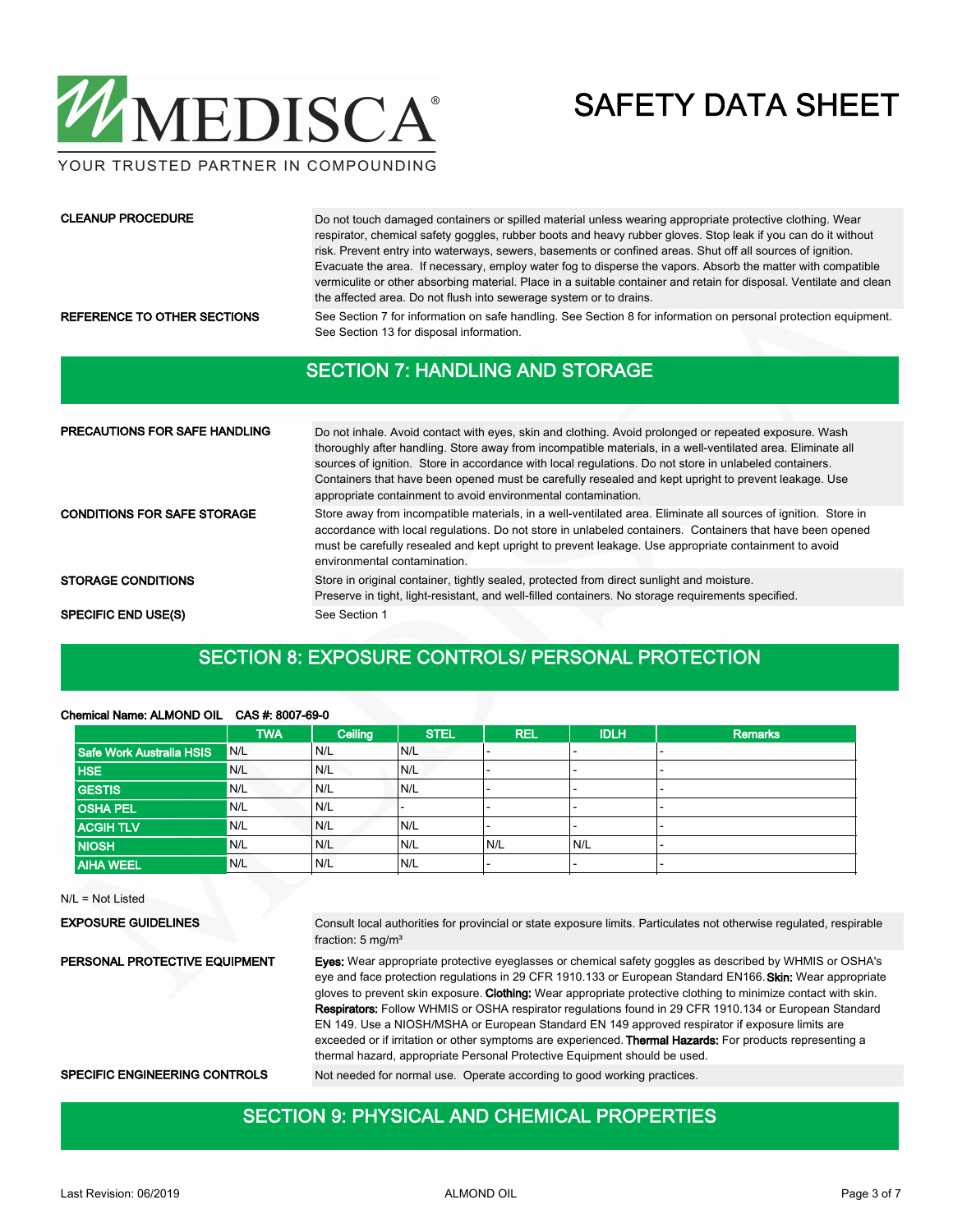

| <b>PHYSICAL STATE</b>                      | Liquid |                                                                                                           |  |                                                      |                                 |                                            |                                                      |                            |  |
|--------------------------------------------|--------|-----------------------------------------------------------------------------------------------------------|--|------------------------------------------------------|---------------------------------|--------------------------------------------|------------------------------------------------------|----------------------------|--|
| <b>DESCRIPTION</b>                         |        | Clear, pale straw-colored or colorless, oily liquid.                                                      |  |                                                      |                                 |                                            |                                                      |                            |  |
| <b>SOLUBILITY</b>                          |        | Slightly soluble in alcohol; miscible with ether, with chloroform, with benzene, and with solvent hexane. |  |                                                      |                                 |                                            |                                                      |                            |  |
| <b>ODOR</b>                                |        | Almost odorless                                                                                           |  |                                                      |                                 |                                            |                                                      |                            |  |
| <b>FLAMMABILITY</b>                        |        | May be combustible at high temperature                                                                    |  |                                                      |                                 |                                            |                                                      |                            |  |
| <b>AUTO-IGNITION</b><br><b>TEMPERATURE</b> |        | Not available                                                                                             |  | <b>BOILING POINT</b>                                 | >100 °C, >212 °F                | <b>DECOMPOSITION</b><br><b>TEMPERATURE</b> |                                                      | Not available              |  |
| <b>EVAPORATION RATE</b>                    |        | Not available                                                                                             |  | <b>EXPLOSIVE LIMIT</b>                               | Not explosive                   |                                            | <b>FLASH POINT</b>                                   | > 287.78 °C.<br>550.004 °F |  |
| log P<br>(OCTANOL-WATER)                   |        | Not available                                                                                             |  | <b>LOWER FLAMMABLE/</b><br><b>EXPLOSIVE LIMIT(S)</b> | Not available                   |                                            | <b>MELTING/FREEZING</b><br><b>POINT</b>              | Not available              |  |
| <b>ODOR THRESHOLD</b>                      |        | Not available                                                                                             |  | <b>OXIDIZING PROPERTY</b>                            | Not available                   |                                            | pH                                                   | Not available              |  |
| <b>RELATIVE DENSITY</b><br>$(WATER = 1)$   |        | Not available                                                                                             |  | <b>SPECIFIC GRAVITY</b>                              | $0.910 - 0.915$                 |                                            | <b>UPPER FLAMMABLE/</b><br><b>EXPLOSIVE LIMIT(S)</b> | Not available              |  |
| <b>VAPOR DENSITY</b><br>$(AIR = 1)$        |        | Not available                                                                                             |  | <b>VAPOR PRESSURE</b>                                | $0.17$ mm Hg<br>$(25^{\circ}C)$ |                                            | <b>VISCOSITY</b>                                     | Not available              |  |

The physical data presented above are typical values and should not be construed as a specification.

## SECTION 10: STABILITY AND REACTIVITY

| <b>REACTIVITY</b>                                 | Not established                                                                           |
|---------------------------------------------------|-------------------------------------------------------------------------------------------|
| <b>CHEMICAL STABILITY</b>                         | Stable under recommended storage conditions                                               |
| <b>INCOMPATIBLE MATERIALS</b>                     | Strong oxidizing agents. Strong bases.                                                    |
| <b>HAZARDOUS DECOMPOSITION</b><br><b>PRODUCTS</b> | Toxic fumes of carbon monoxide, carbon dioxide, nitrogen oxides and other gases may occur |
| <b>HAZARDOUS POLYMERIZATION</b>                   | Will not occur                                                                            |
| POSSIBLITY OF HAZARDOUS<br><b>REACTION</b>        | Not established                                                                           |
| <b>CONDITIONS TO AVOID</b>                        | Moisture, sunlight and extreme temperatures                                               |

## SECTION 11: TOXICOLOGICAL INFORMATION

| <b>ACUTE TOXICITY</b>            | Oral: Rat: LD50: (mg/kg): > 5000<br>Dermal: Rabbit LD50: $(mq/kg)$ : > 5000<br>Inhalation: Rat: LC50: (mg/L/4hr): Not available |
|----------------------------------|---------------------------------------------------------------------------------------------------------------------------------|
| <b>SKIN CORROSION/IRRITATION</b> | Due to lack of data the classification is not possible.                                                                         |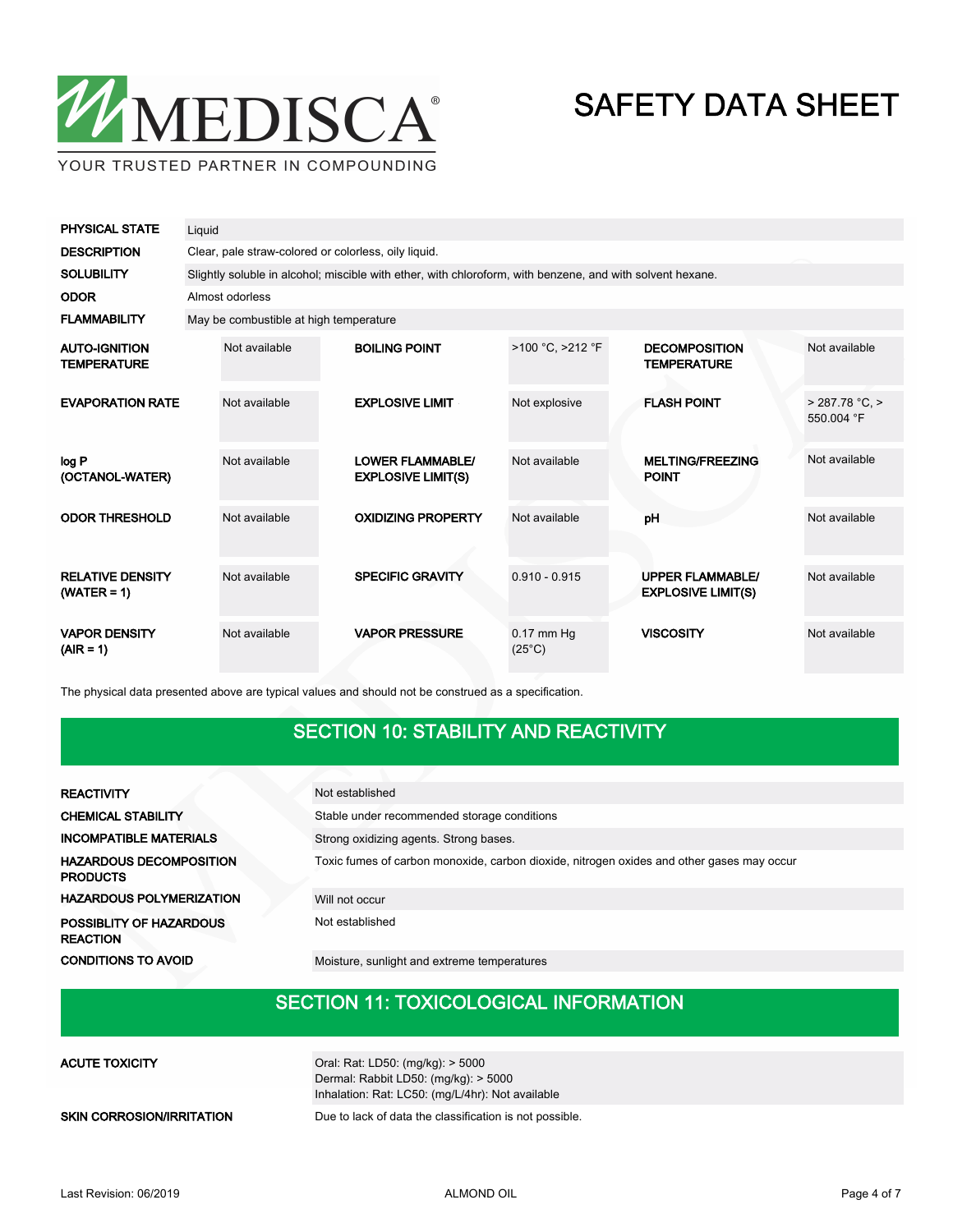

YOUR TRUSTED PARTNER IN COMPOUNDING

| <b>SERIOUS EYE DAMAGE/EYE</b><br><b>IRRITATION</b>                  | Due to lack of data the classification is not possible.                                  |                                                                                                                                                 |  |  |  |  |  |
|---------------------------------------------------------------------|------------------------------------------------------------------------------------------|-------------------------------------------------------------------------------------------------------------------------------------------------|--|--|--|--|--|
| <b>RESPIRATORY SENSITIZATION</b>                                    | Due to lack of data the classification is not possible.                                  |                                                                                                                                                 |  |  |  |  |  |
| <b>SKIN SENSITIZATION</b>                                           |                                                                                          | Due to lack of data the classification is not possible.                                                                                         |  |  |  |  |  |
| <b>GERM CELL MUTAGENICITY</b>                                       | Due to lack of data the classification is not possible.                                  |                                                                                                                                                 |  |  |  |  |  |
| <b>CARCINOGENICITY</b>                                              | <b>OSHA</b>                                                                              | ALMOND OIL is not listed.                                                                                                                       |  |  |  |  |  |
|                                                                     | <b>NTP</b>                                                                               | ALMOND OIL is not listed.                                                                                                                       |  |  |  |  |  |
|                                                                     | <b>IARC</b>                                                                              | ALMOND OIL is not evaluated.                                                                                                                    |  |  |  |  |  |
|                                                                     | California<br>Proposition 65                                                             | This product does not contain any chemicals known to the State of California to cause<br>cancer, birth defects, or any other reproductive harm. |  |  |  |  |  |
| ADDITIONAL CARCINOGENICITY<br><b>INFORMATION</b>                    | Due to lack of data the classification is not possible.                                  |                                                                                                                                                 |  |  |  |  |  |
| <b>REPRODUCTIVE TOXICITY</b>                                        | Due to lack of data the classification is not possible.                                  |                                                                                                                                                 |  |  |  |  |  |
| <b>SPECIFIC TARGET ORGAN TOXICITY -</b><br><b>SINGLE EXPOSURE</b>   | Due to lack of data the classification is not possible.                                  |                                                                                                                                                 |  |  |  |  |  |
| <b>SPECIFIC TARGET ORGAN TOXICITY -</b><br><b>REPEATED EXPOSURE</b> | Due to lack of data the classification is not possible.                                  |                                                                                                                                                 |  |  |  |  |  |
| <b>ASPIRATION HAZARDS</b>                                           | Due to lack of data the classification is not possible.                                  |                                                                                                                                                 |  |  |  |  |  |
| <b>SIGNS AND SYMPTOMS OF</b><br><b>EXPOSURE</b>                     | Not expected to present a significant hazard under anticipated conditions of normal use. |                                                                                                                                                 |  |  |  |  |  |
| POTENTIAL HEALTH EFFECTS                                            | Inhalation                                                                               | Not expected to present a significant hazard under anticipated conditions of normal use.                                                        |  |  |  |  |  |
|                                                                     | Ingestion                                                                                | Not expected to present a significant hazard under anticipated conditions of normal use.                                                        |  |  |  |  |  |
|                                                                     | Skin                                                                                     | Not expected to present a significant hazard under anticipated conditions of normal use.                                                        |  |  |  |  |  |
|                                                                     | Eyes                                                                                     | May cause eye irritation. Not expected to present a significant hazard under anticipated<br>conditions of normal use.                           |  |  |  |  |  |

### SECTION 12: ECOLOGICAL INFORMATION

#### **TOXICITY**

PERSISTENCE AND DEGRADABILITY Not available BIOACCUMULATIVE POTENTIAL Not available **MOBILITY IN SOIL** Insoluble in water **OTHER ADVERSE EFFECTS** Not available

EC50: 48 Hr: Crustacea: (mg/L): Not available LC50: 96 Hr: Fish: (mg/L): Not available EC50: 72 or 96 Hr: Algae (or other aqua plants): (mg/L): Not available

This product is not intended to be released into the environment

#### SECTION 13: DISPOSAL CONSIDERATIONS

WASTE DISPOSAL **Dispose of in accordance with federal / local laws and regulations**. Avoid release into the environment.

### SECTION 14: TRANSPORT INFORMATION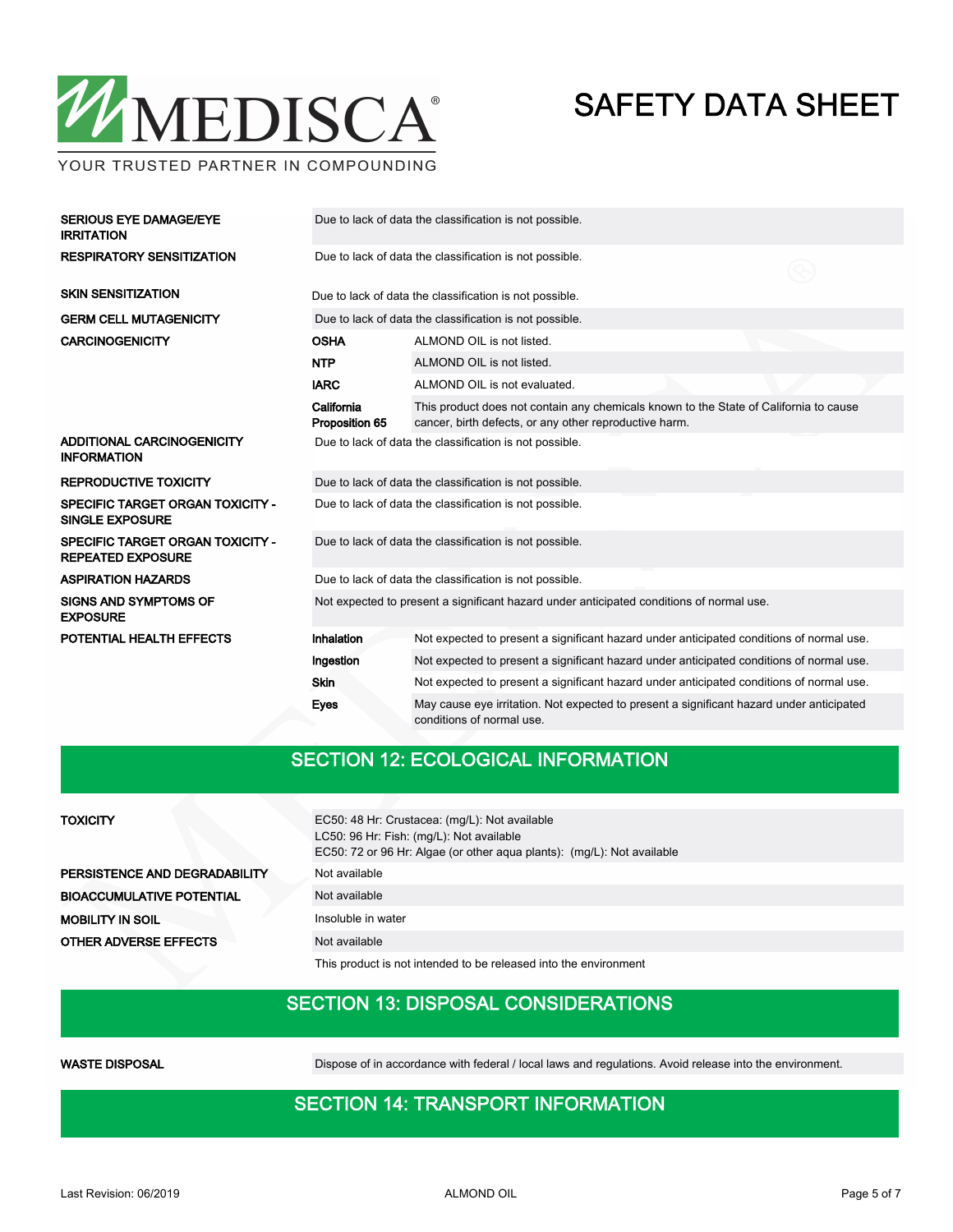

| UN PROPER SHIPPING NAME                                                                                   | Not dangerous good |   |
|-----------------------------------------------------------------------------------------------------------|--------------------|---|
| <b>UN NUMBER</b>                                                                                          | Not applicable     |   |
| <b>CLASS</b>                                                                                              | Not applicable     |   |
| <b>PACKING GROUP</b>                                                                                      | Not applicable     | ◡ |
| <b>AUSTRALIA</b>                                                                                          |                    |   |
| <b>HAZCHEM</b>                                                                                            | Not applicable     |   |
| <u>EU</u><br><b>TRANSPORT IN BULK ACCORDING TO</b><br>ANNEX II OF MARPOL 73/78 AND THE<br><b>IBC CODE</b> | Not Listed         |   |
| <b>ENVIRONMENTAL HAZARDS</b>                                                                              | Not available      |   |
| SPECIAL SHIPPING INFORMATION                                                                              | Not applicable     |   |
|                                                                                                           |                    |   |

## SECTION 15: REGULATORY INFORMATION

#### UNITED STATES REGULATIONS

| <b>Chemical Name</b><br>& CAS | <b>CERCLA</b><br><b>40 CFR</b><br>Part 302.4 | <b>SARA (Title III)</b><br><b>40 CFR</b><br>Part 372.65 | <b>Appendix A</b> | EPA 40 CFR Part 355<br><b>Appendix B</b> | Pennsylvania | Right-to-know<br><b>New Jersey</b> | Massachusetts | lCalifornia <sup>1</sup><br>Prop 65 |
|-------------------------------|----------------------------------------------|---------------------------------------------------------|-------------------|------------------------------------------|--------------|------------------------------------|---------------|-------------------------------------|
| ALMOND OIL, 8007-69-0         | N/L                                          | N/L                                                     | N/L               | N/L                                      | N/L          | N/L                                | N/L           | N/L                                 |

N/L = Not Listed; X = Listed

#### AUSTRALIAN REGULATIONS

| <b>Chemical Name</b><br>& CAS | <b>Poisons and Therapeutic</b><br><b>Goods Regulation</b> | <b>Therapeutic Goods</b><br>Act | Code of Practices -<br><b>Illicit Drug</b><br><b>Precursors</b> |  |
|-------------------------------|-----------------------------------------------------------|---------------------------------|-----------------------------------------------------------------|--|
| ALMOND OIL, 8007-69-0         | N/L                                                       | N/L                             | N/L                                                             |  |

N/L = Not Listed

#### EU REGULATIONS

| <b>Chemical Name</b><br>& CAS | <b>REACH</b><br><b>ANNEX</b><br><b>IIVX</b> | <b>REACH</b><br><b>ANNEX</b><br>XIV | EC<br>1005/2009 | EС<br>850/2004 | ЕC<br>1107/2009 | EC<br>649/2012 | EC<br>2012/118 |
|-------------------------------|---------------------------------------------|-------------------------------------|-----------------|----------------|-----------------|----------------|----------------|
| ALMOND OIL, 8007-69-0         | N/L                                         | N/L                                 | N/L             | N/L            | N/L             | N/L            | N/L            |

N/L = Not Listed; X = Listed

Any EU regulation not listed above is not applicable to this product.

## SECTION 16: OTHER INFORMATION

REFERENCES Available upon request